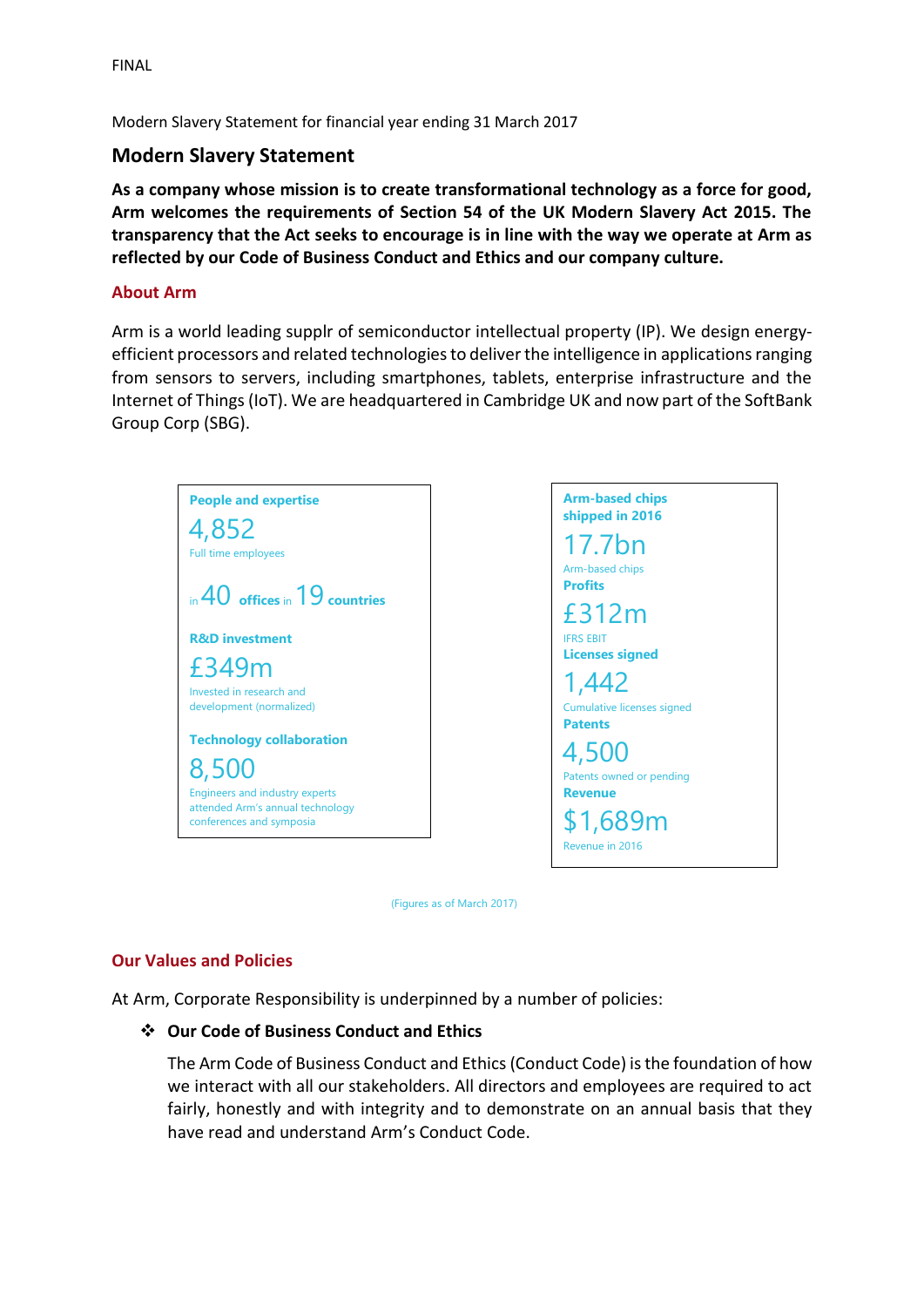The Conduct Code governs how we provide full, understandable, and accurate content in our public disclosures as well as complete compliance with all applicable laws and regulations. Our corporate policies aim to prevent sponsorship of illegal activities including those that violate equal opportunity and discrimination laws and best practice.

## ❖ **Our Supplier Code of Conduct**

Arm's Supplier Code of Conduct (Supplier Code) describes our corporate responsibility requirements from suppliers that provide products or services to Arm and its subsidiaries. Arm requires suppliers and their employees to commit to this Code as a condition of doing business.

### ❖ **Human Rights**

Arm has signed the Universal Declaration of Human Rights and we have integrated relevant human rights principles into our policies for employees and contractors. Our Human Rights Policy is incorporated in our Conduct Code. This is in addition to related existing policies including those on business ethics and discrimination.

Arm participates in the UN Global Compact (UNGC), which asks companies to embrace, support and enact within their sphere of influence a set of core values in the areas of human rights, labour standards, the environment and anti-corruption.

We are also a member of UNGC LEAD. LEAD is a group of 50 multinationals that have been chosen out of the 10,000 UNGC members because of their history of engagement with the UN and commitment to corporate responsibility. We are represented on both the Global Compact LEAD and UK network's advisory board, keeping us in touch with our peers and informing us on how we can contribute to sustainability in our immediate operations, our ecosystem and beyond. As a LEAD company, we submit an annual Communication on Progress against the 21 advanced criteria that support the ten Global Compact principles. The advanced criteria include sections on human rights, elimination of forced and compulsory labour, abolition of child labour and the elimination of discrimination. For details of our reporting on these areas, please see the Corporate Responsibility Report Supplement <https://www.arm.com/company/corporate-responsibility/read-our-reports>

Arm has been a supporter of the UK Living Wage Campaign since 2015. The Living Wage is a voluntary higher rate of base pay (based on the cost of living) which we, as an accredited Living Wage Employer, have committed to paying all our direct employees as a minimum.

#### **Our Supply Chain: Assessing and Managing Risk**

In 2016, we spent around £200 million on goods and services essential to the smooth operation of our global business (approximately 17% of turnover).

As an IP company, we do not have an extensive supply chain of raw materials coming into the business. As a result, our associated risks are low. We do, however, purchase a wide range of goods and services from a large number of suppliers who are distributed globally. These include the businesses that supply the IT infrastructure and services to support our globally distributed development teams, the facilities and building maintenance required to safely and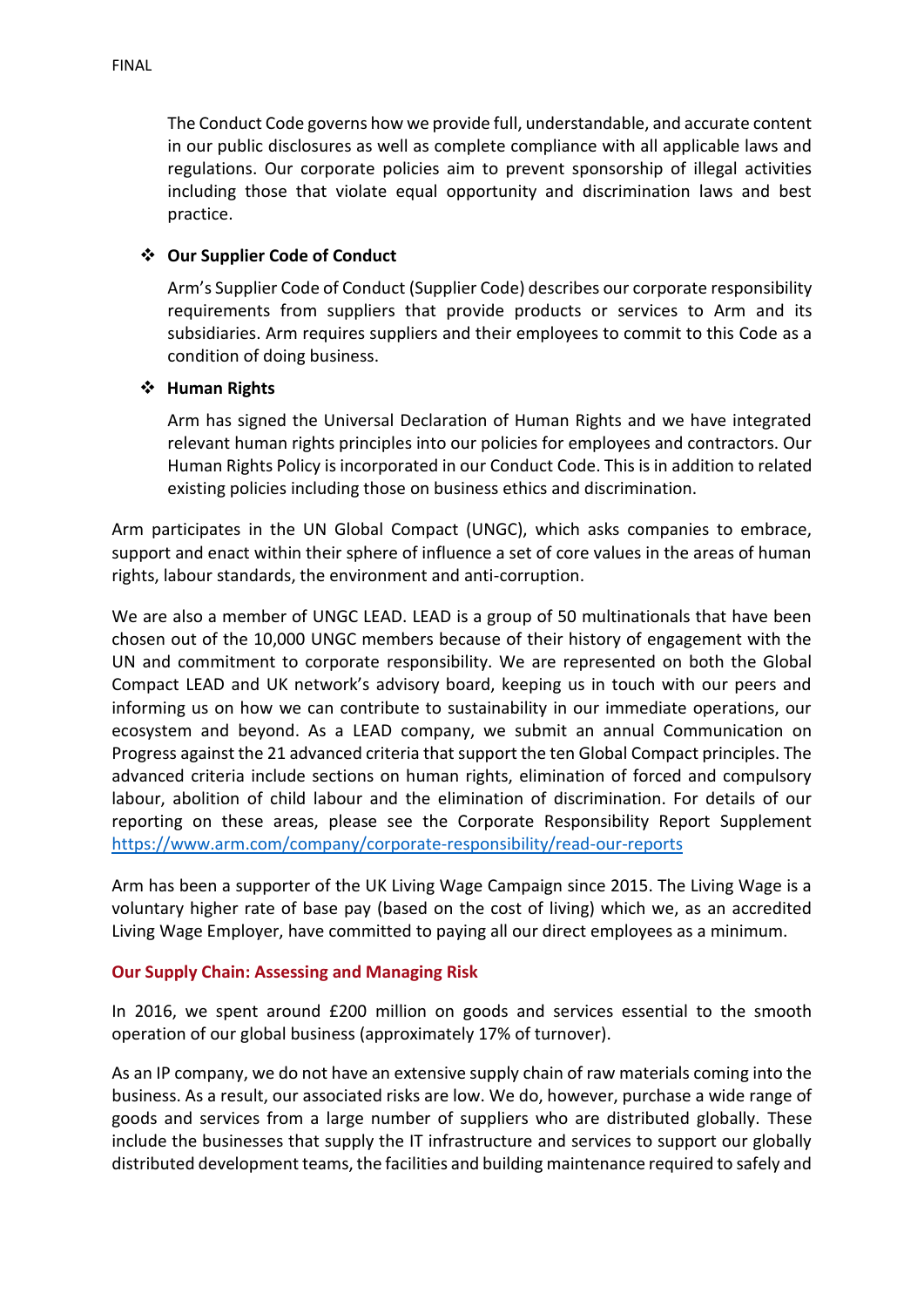securely provide for our rapidly growing workforce, and the global consulting, accounting and legal services from the hundreds of smaller suppliers who enable us to operate effectively. We attach great importance to the supply side of our value chain.

In 2014, we added requirements relating to responsible labour practices into our standard supplier Terms of Business. These referred to the requirement that suppliers respect and promote the rights set out in the International Labour Organisation's International (ILO) Labour Standards and the provisions of the United Nations' Universal Declaration of Human Rights in relation to both its personnel and its suppliers. All new suppliers created as repeat vendors in our financial systems (i.e. excluding one-off payments) are required to agree to the responsible labour practices requirement within the Responsible Business section of the standard Arm Terms of Business.

Since 2015, we have been operating against our Supplier Code (or an acceptable equivalent). The Supplier Code sets out our key expectations of our Suppliers. In relation to Employment Standards, these are:

## *Child labour*

We are opposed to the use of any form of child labour or practices that inhibit the development of children. Suppliers must comply with all child labour laws and should not employ anyone under the age of 15, or where it is higher, the mandatory school leaving age in the local country.

## *Forced or involuntary labour*

Suppliers must not participate in human trafficking; use forced, involuntary, or slave labour; or purchase materials or services from companies using forced, involuntary, or slave labour. They must be able to certify that materials included in their products comply with the slavery and human trafficking laws of the country or countries in which they do business.

## *Compensation and working hours*

Suppliers must comply with the applicable wage and hour labour laws and regulations governing employee compensation and working hours. Suppliers should conduct operations in ways that limit overtime to a level that ensures a humane and productive work environment.

## *Diversity and equality*

Suppliers should aim to provide equality of opportunity and treatment regardless of race, colour, gender, religion, nationality, sexual orientation, age, or disability. Suppliers are expected to support equal pay for work of equal value. Suppliers must oppose discrimination or intimidation towards employees including all forms or threats of physical and psychological abuse.

For more information on our Supplier Code of Conduct, please go to <https://www.arm.com/company/policies/suppliers>

Further, we expect our suppliers to: